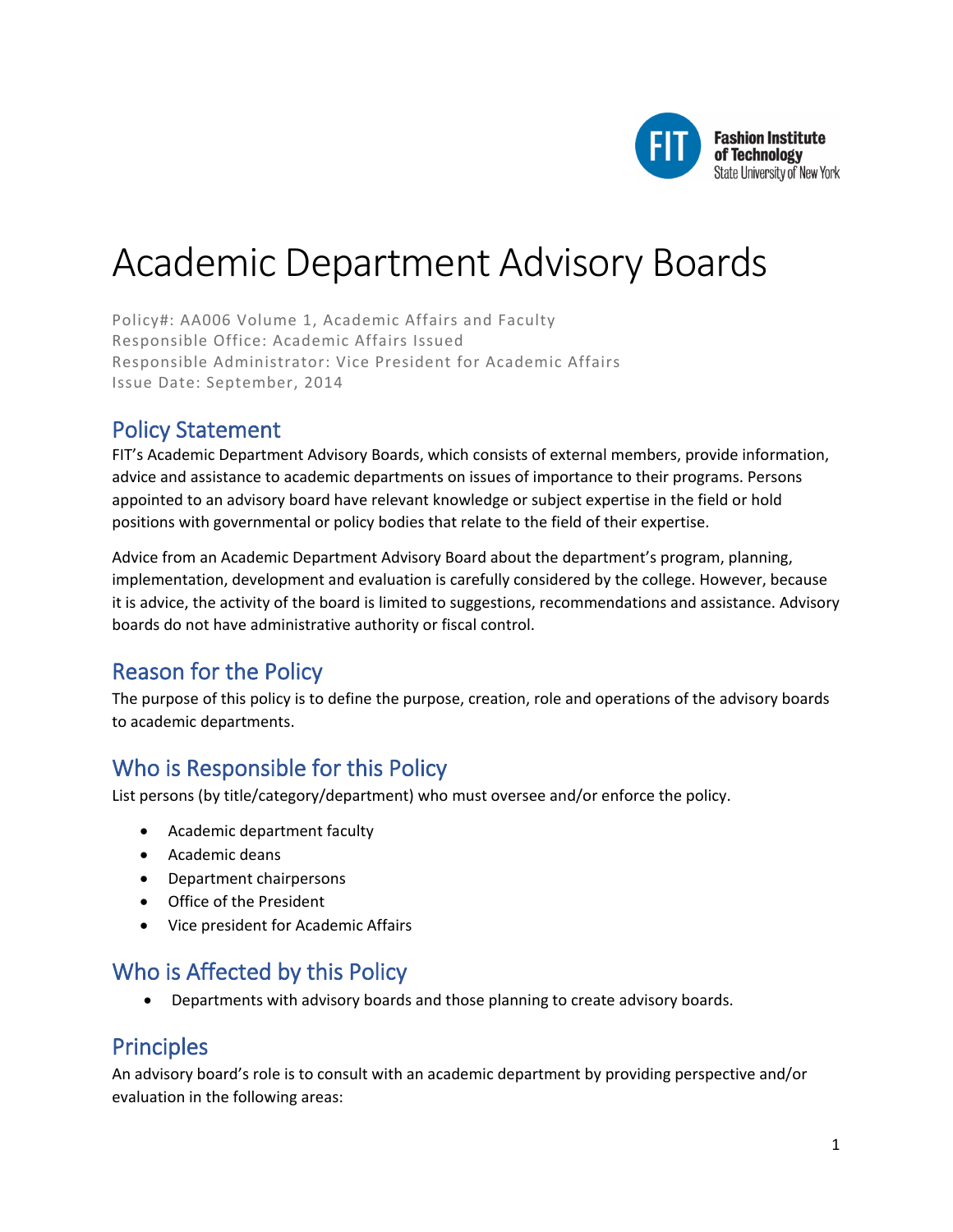- **Role**
	- o **The Current and Future State of Industry** Board members may assist the faculty and college administrators in comparing the current and future state of the industry with FIT's objectives, reviewing standards, reflecting employer satisfaction with graduates, or offering recommendations for revisions and improvements.
	- o **Course and Curriculum**  Board members will provide guidance about program initiatives. This type of assistance may include determining occupational information to be incorporated in the major courses, competencies and outcomes graduates are expected to achieve, and acceptable performance standards of graduates.
	- o **Job Market and Student Placement** Board members will provide guidance regarding a wide variety of market and employment issues. This type of assistance may include providing actionable advice on labor market trends and opportunities, jobs for which different types of education is needed and new disciplinary areas which should be developed, or the number of graduates who might be needed in a certain field. Board members will also facilitate student job placement. Examples of this include providing assistance by notifying the department or the college's Career and Internship Center of job openings, internships and of opportunities to serve as a training site for internships, communicating expectations of employers, or conducting mock interviews for students.
	- o **External Relations and Outreach to the Industry** Board members will provide a communications channel between department and market. Examples of this type of role include advising on how to enhance awareness and visibility of the department and college, serving as guest lecturers or consultants, providing tours or field experiences for students and teachers, and helping faculty update their technical skills through industry experiences.
	- o **State and Equipment and Facilities**  Board members will provide assistance in reviewing and recommending equipment and material acquisitions, designing or remodeling instructional facilities to industry standards, and assisting faculty in locating sources of economical instructional supplies and equipment.
	- o **Cultivation and Fundraising** Board members will partner with the FIT Development Office by providing objective guidance and feedback on the fundraising strategies; identifying donor prospects and introducing them to the institution; cultivating prospects through events, campus visits, and communications; soliciting prospects by helping the development staff make the ask; supporting stewardship activities; or by bringing expertise and networks to supplement FIT resources.

### • **Membership**

A minimum of five external members is required to create an advisory board. The advisory board may include alumni. Ex-officio members are full-time faculty of the department, the dean of the school (e.g., School of Art and Design, School of Graduate Studies) and the vice president for Academic Affairs.

#### • **Length of Term**

Appointments are for terms of three years. Terms must be staggered to provide the board with the necessary combination of experience and new ideas. Members may be recommended for additional terms.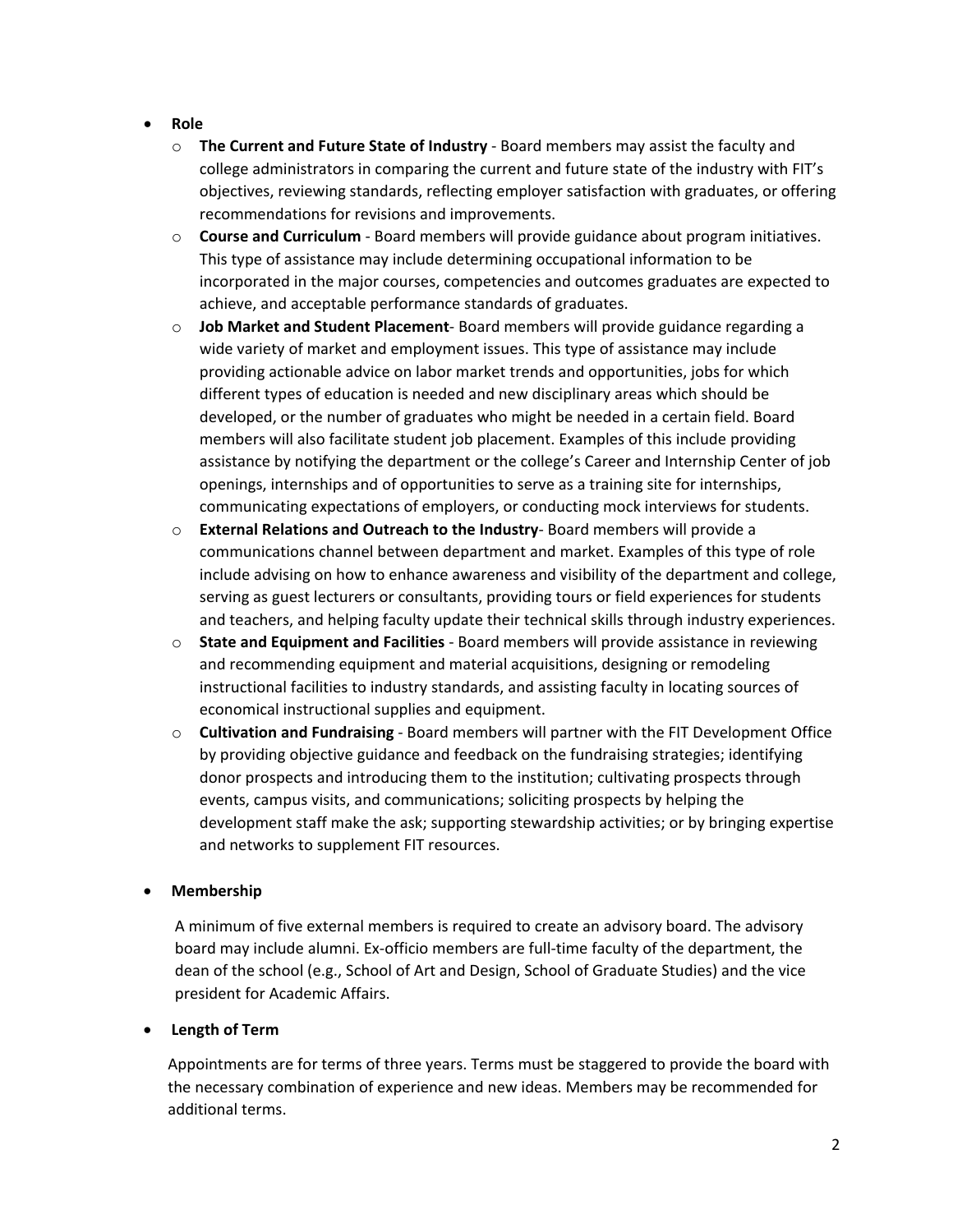# **Responsibilities**

 $\bullet$  N/A

### **Procedures**

### • **Appointment of Members**

Members of the advisory board, faculty or administrators may recommend new members. The department chairperson will submit the name of a nominee with his/her short biography to the dean of the school. Once the recommendation has been forwarded to the vice president of Academic Affairs, the President of FIT extends the official invitation to external members to serve on the advisory board.

### • **Meetings**

It is recommended that advisory boards meet once during the fall semester and once during spring semester. There must be at least one meeting each academic year.

### • **Officers**

The advisory board elects a member to serve as its chairperson. The ex-officio secretary of the board will be the academic department's chairperson or that person's designee. (The designee could be the industry liaison if that role exists in the department.) The secretary assists the advisory board chairperson with the development of agenda and the scheduling of meetings. The secretary announces meetings, communicates information to the members, and records meeting minutes.

### • **Minutes**

The official minutes of the advisory board serve as the board's primary medium of communications. Recommendations are highlighted in the minutes, responded to in writing by college officials, and included in the planning processes by which departments introduce changes to the department, school or college.

The copy of record is filed in the office of the department chairperson and additional copies are distributed to members and to the offices of the dean of the school and the vice president for Academic Affairs.

### • **Annual Report**

It is the responsibility of the department chairperson, or the chairperson's designee, to draft the advisory board's annual report for the board chairperson. With the board chairperson's approval, the department chairperson forwards the annual report to the school dean, who may attach comments before forwarding it to the vice president of Academic Affairs.

### • **Establishing a New Advisory Board**

A new advisory board may be proposed by an academic department, a school dean, the vice president for Academic Affairs, or the President. If the department decides to implement the recommendation, the department should submit the names of prospective members by following the procedure for Appointment of Members, above.

# Violations

 $\bullet$  N/A